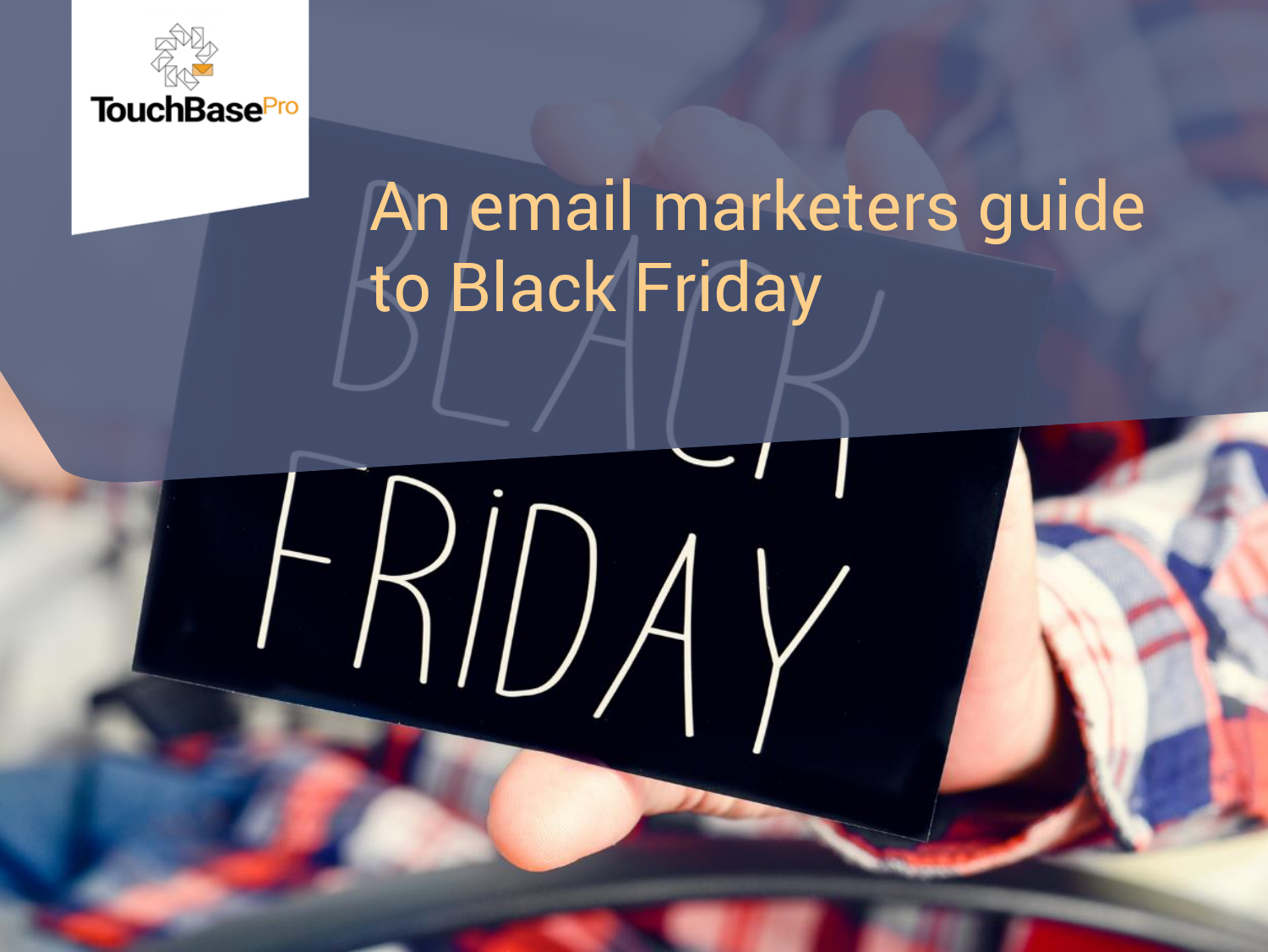## Introduction

Ah, Black Friday. The once uniquely American celebration now observed the world over as the premier window to engage with consumers. Although standing in hour-long queues and risking life and limb in stampedes that would make Mufasa shudder seems somewhat archaic to me and is definitely not the only way to engage with your consumers in this period. According to a [recent survey](https://www.surveymonkey.com/curiosity/5-black-friday-statistics/#:~:text=Only%2026%25%20of%20adults%20plan,to%2044%20years%20of%20age.), 81% of consumers that dislike Black Friday shopping, cite overcrowding as the reason. With the current pandemic, this is more prevalent than ever.

Every retailer worth their salt has a digital avenue for clients to pursue their Black Friday fix, and in some of our previous blogs this month, we've already looked into some of the most effective ways to do this. And it's not just the retail industry, everyone from restaurants and hotels to SaaS providers take advantage of these "holidays" in one form or another.

In fact, this shift from a physical in-store "flash sale" to having an entirely digital avenue to take advantage of these deals birthed a new consumer-focused "holiday", Cyber Monday. The Monday after Black Friday that sees online retailors offering remarkable deals.

This kicks off one of the busiest periods in the marketing calendar and here's what you should be doing this Black Friday to ensure your campaigns stand out:

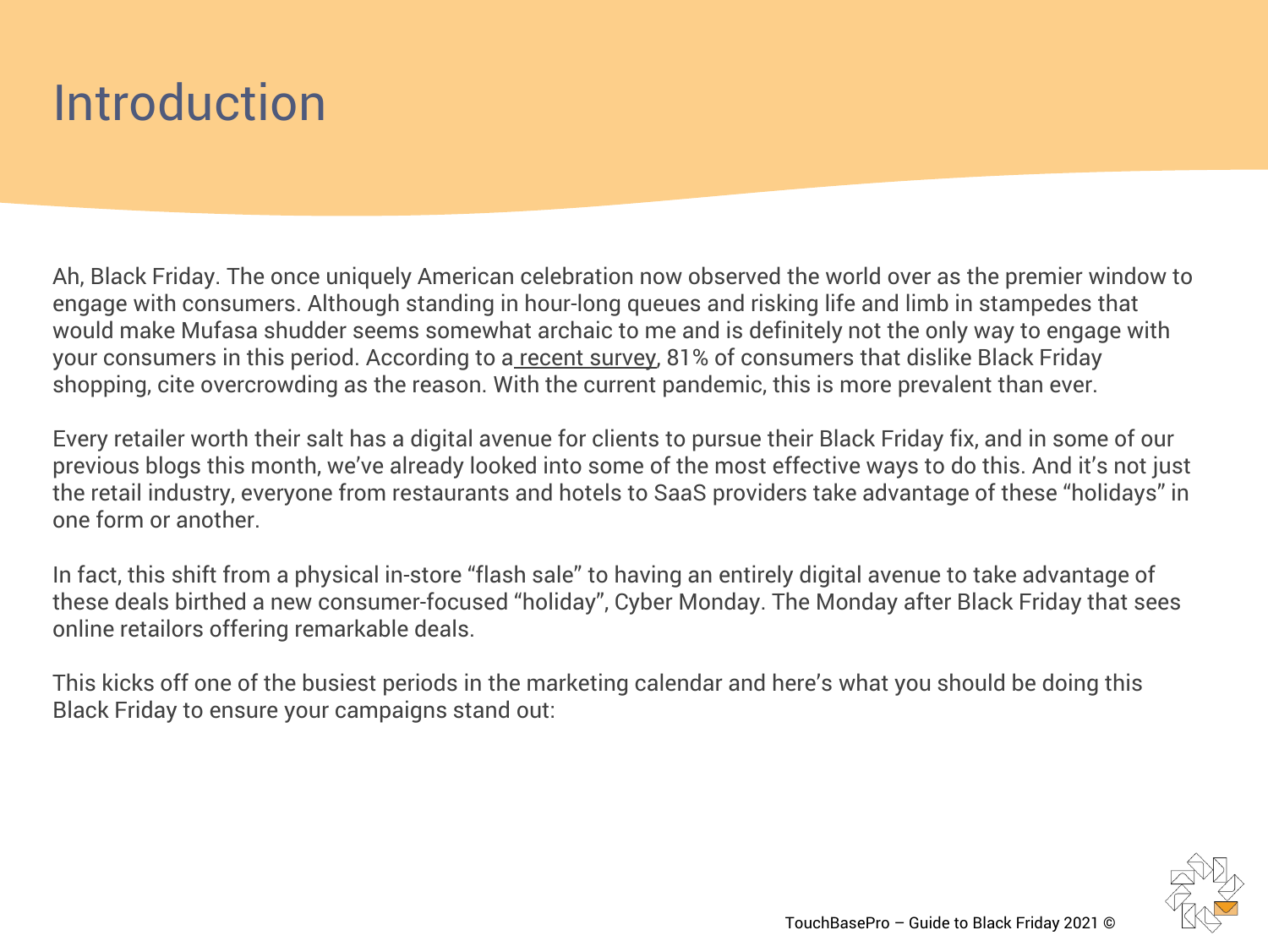

Start planning your content now, know exactly what you want to say, when you're going to say it and what you're going to offer.

Planning ahead of time allows you to make fewer mistakes and ensure you get the most out of Black Friday & Cyber Monday.



Each one of your subscribers is going to be receiving hundreds of Black Friday emails, so what can you do to make yours stand out?

Your subject line is the first thing that will grab your readers attention so make it count! Try using personalisation, humour or an emoji.

Try A/B tests to find out which subject lines work best with your database.

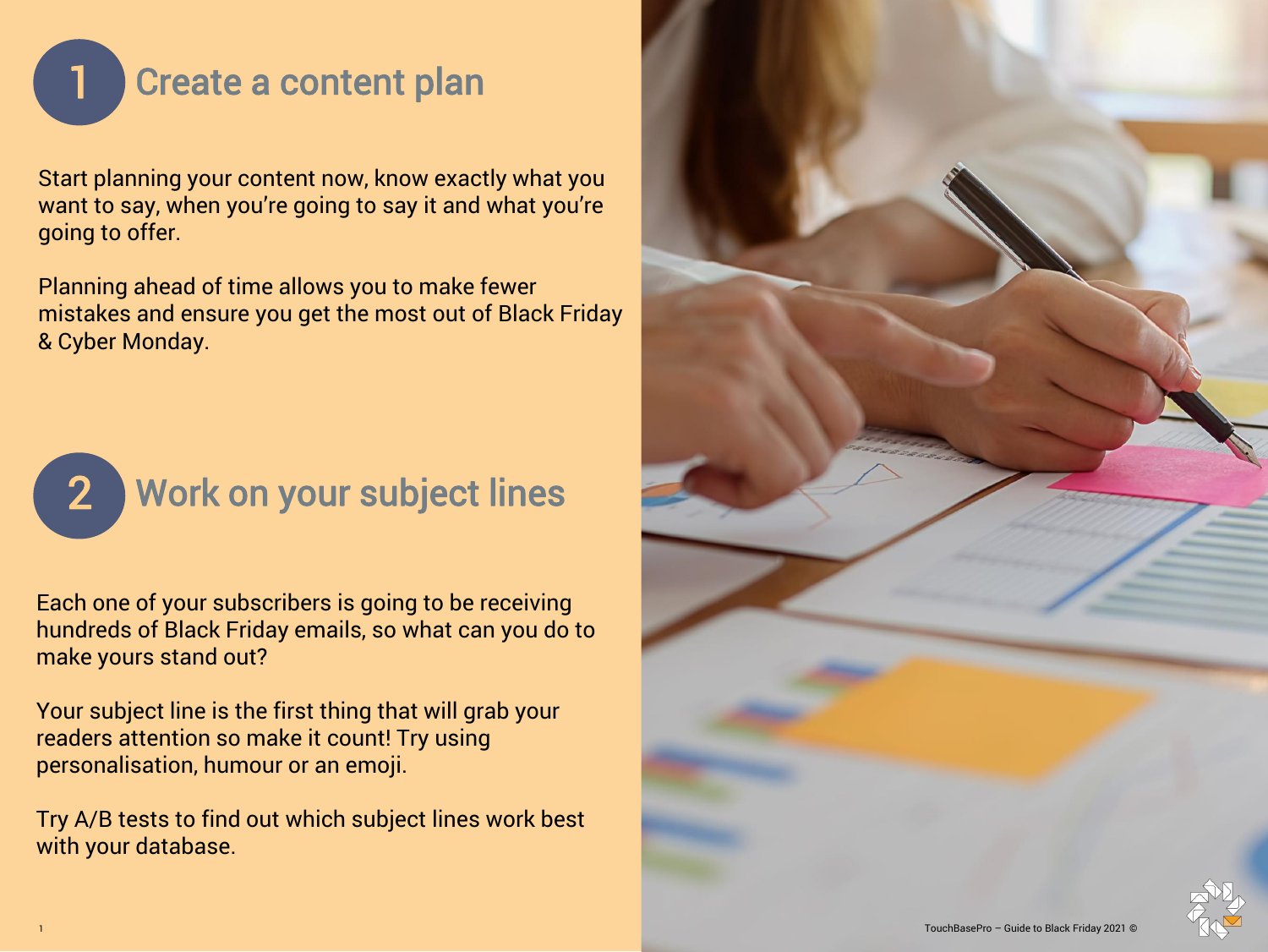

## 3 Content that makes an impact

Keep your Black Friday email campaigns short and to the point. Be wary of emails that are too mysterious! Make your emails stand out by adding one of these elements:

- ✓ Animates gifs
- ✓ Moving background images
- $\checkmark$  Name merge on images
- $\checkmark$  Countdown timers to create urgency
- ✓ Personalised images
- ✓ Value add content such as videos and blogs



Stay top of mind by sending your subscribers carefully planned reminders.

Sending your email at the right time will mean more subscribers will open your email, which will lead to a more successful Black Friday.